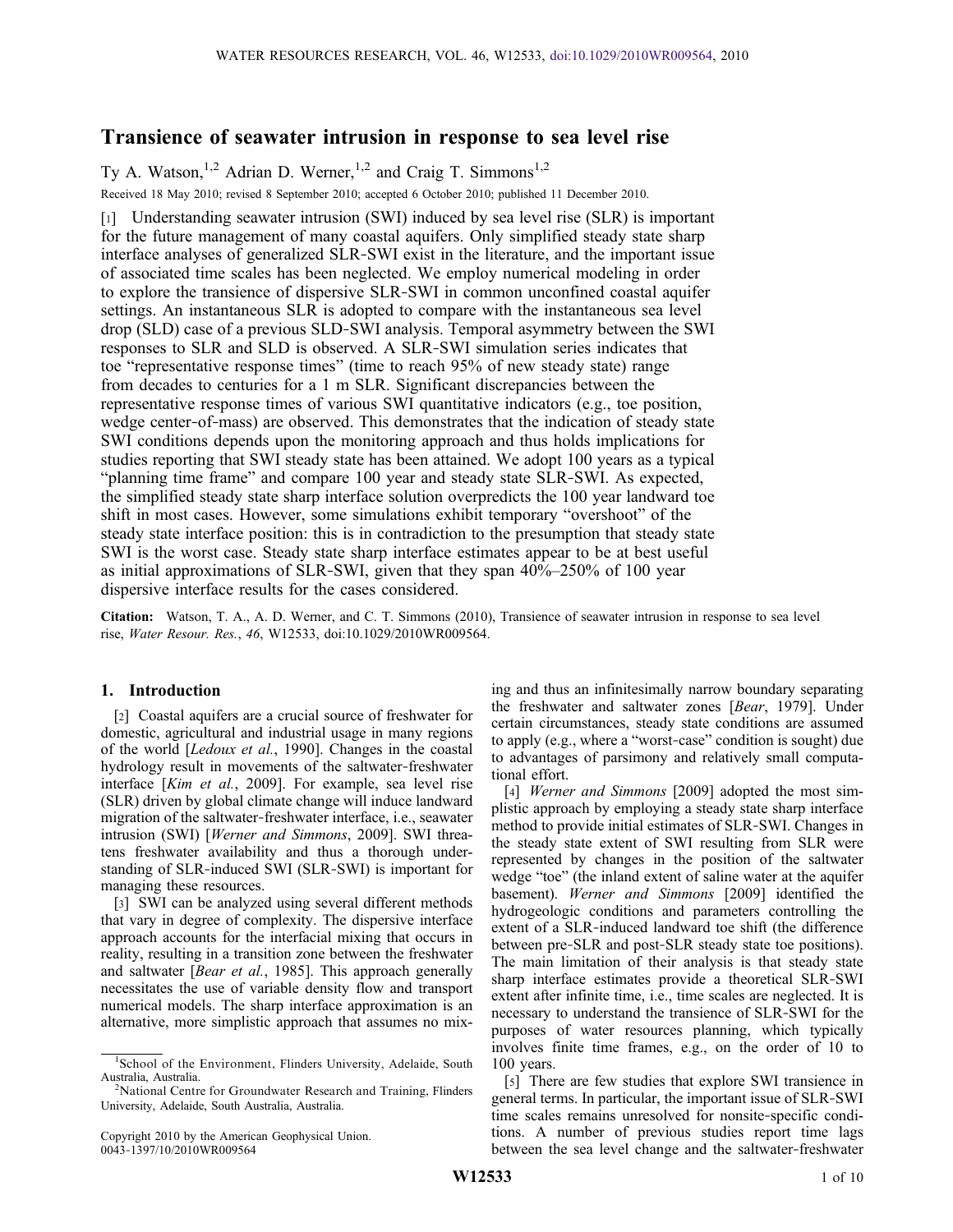

Figure 1. Schematic conceptual model of an idealized coastal aquifer system. The concentration of inflows  $(Q_0)$ through the inland boundary is  $C = 0$ , while ocean boundary inflows occur at seawater concentration  $(C = 1)$ .

interface response on the order of tens of thousands and up to millions of years [e.g., Meisler et al., 1984; Essaid, 1990; Harrar et al., 2001]. These studies deal with confined aquifers and account for various site‐specific complexities. Bratton [2007] suggests that shallow confining units found in many coastal groundwater systems may inhibit SWI. Furthermore, these previous studies all include relatively large sea level changes on geologic time scales. Feseker [2007] conducted a case study of a semiconfined coastal aquifer in northwestern Germany, examining the transient response to various boundary condition changes. The impact of predicted 21st century climate change‐induced SLR was tested, although the single scenario examined does not allow general conclusions to be drawn. Moreover, the absolute time lag of the SWI relative to the SLR signal was not considered. Nevertheless, the single simulation by Feseker [2007] indicates that significant SLR-SWI is possible on much shorter time scales than reported in the aforementioned studies, with the predicted salt concentration of a 1.23  $km^2$  domain (subject to a SLR of 0.5 m per century) increasing by more than 11% over 250 years.

[6] A systematic study of SLR-SWI in unconfined coastal aquifers is presented in this paper. Unconfined conditions are considered because these types of aquifers are most commonly utilized for water supply purposes. Additionally, the issue of SLR‐SWI is anticipated to be more urgent for unconfined coastal aquifers than for confined aquifers, as seawater encroachment in the latter is hindered by relatively slow discharge rates through the overlying low‐permeability layers that are commonly associated with these systems [Harrar et al., 2001].

[7] The impact of predicted 21st century global SLR is considered in this study. The simplified steady state analysis of Werner and Simmons [2009] is extended by considering SLR‐SWI time scales and taking into account dispersive transport through transient variable density numerical simulations. The transience of SLR‐SWI is assessed using a suite of quantitative indicators. Steady state‐to‐steady state response time scales are investigated, and the applicability of steady state sharp interface estimates of SLR‐SWI to situations involving finite time frames (i.e., a water resources planning time frame of 100 years is adopted) is examined. Two key questions are posed: (1) What are the time scales associated with SLR‐SWI in typical unconfined coastal aquifers, for a 1 m SLR? (2) What is the applicability of steady state sharp interface estimates of SLR‐SWI for the purposes of water resources planning when compared to dispersive SWI occurring within a 100 year planning time frame?

[8] *Kiro et al.* [2008] investigated the transient response of the saltwater‐freshwater transition zone to an instantaneous sea level drop (SLD) using SUTRA [Voss, 1984]. They developed an empirical relationship between the response time of the transition zone and various hydrogeologic parameters. Their empirical SLD‐SWI relationship would theoretically be applicable also to SLR‐SWI if temporal symmetry was proven to exist between the transient saltwater-freshwater interface responses to SLD and SLR. This would allow the results presented by *Kiro et al.* [2008] to be used as a proxy for SLR‐SWI transience and thus be used as the basis for the present investigation. The symmetry of the transient interface responses to SLR and SLD was tested as a preliminary component of the present study. To this end, the base case results of the *Kiro et al.* [2008] SLD study were initially reproduced and subsequently compared with an equivalent SLR case.

## 2. Methodology

#### 2.1. Conceptual Model

[9] The conceptual model employed for this study follows Kiro et al. [2008]. An idealized coastal aquifer subjected to an instantaneous SLR was considered, allowing for a comparison with the instantaneous SLD case of Kiro et al. [2008]. In adopting an instantaneous SLR, the SWI obtained from numerical modeling is expected to be more rapid than would occur due to gradual SLR; however this simplification provides first‐order guidance on SLR‐SWI transience. Infiltration recharge was neglected, as were the effects of tides and groundwater extraction.

[10] The Intergovernmental Panel on Climate Change (IPCC) predicts a 21st century SLR of 0.18–0.59 m [Bates et al., 2008]. However, there exists significant disagreement among published SLR predictions, and values up to and greater than 1 m during the 21st century have been suggested [e.g., Hansen, 2007; Rahmstorf, 2007]. Due to the variability of SLR predictions, a SLR of 1 m was used throughout the SLR‐SWI simulation series of the current study as an approximate representation of the order of magnitude of SLR predicted for the 21st century.

[11] The near-coastal fringe of the unconfined aquifer was represented by a rectangular, two‐dimensional vertical slice perpendicular to the coast (Figure 1). The coastal boundary was approximated as a vertical face, ignoring potential landward movement of the coastline due to SLR. The ocean boundary head is  $h(z) = h_0 + \alpha z$ , where  $h_0$  is the fixed ocean water level (above aquifer basement),  $z$  is the depth below  $h_0$ , and  $\alpha$  is  $(\rho_s - \rho_f)/\rho_f$ , where  $\rho_s$  and  $\rho_f$  are the seawater and freshwater densities, respectively.

[12] The simplified conceptual model selected for this study allows the effects of various geometrical and hydrogeological parameters on SLR‐SWI to be analyzed. The conceptual model employed also facilitates comparisons with Kiro et al. [2008] and Werner and Simmons [2009] (in particular, the analysis of the degree of temporal symmetry between SLR‐SWI and SLD‐SWI), allowing the current work to extend these recent contributions to the literature.

#### 2.2. Numerical Modeling

[13] The transience of SLR–SWI was investigated via steady state‐to‐steady state simulations using FEFLOW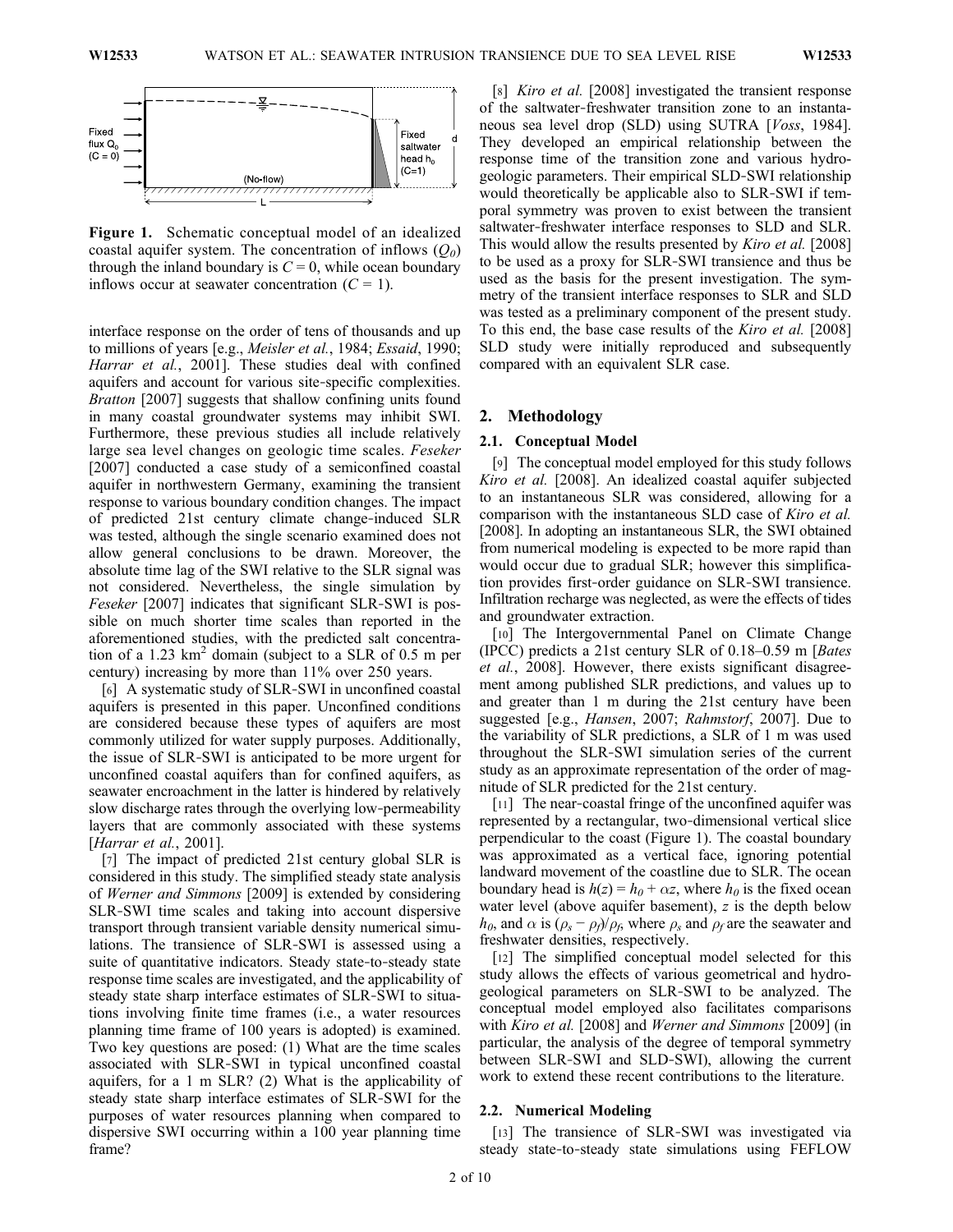

Figure 2. Example of time-marching a dispersive interface simulation to steady state conditions (parameter set 1). The transient movements of the 5%, 50%, and 95% seawater isochlors along the aquifer base are displayed. B is the time at which the toe rate of change falls below 0.1% of its rate of change during the first year.

[Diersch, 2005] and a variably saturated, density-dependent transient flow and mass transport regime. The reader is referred to Diersch [2005] for comprehensive documentation of the theoretical basis and development of the FEFLOW code.

[14] A constraint was imposed on the Dirichlet-type mass boundary such that seawater concentration occurred only at coastal inflow sections. This allowed freshwater and saltwater resulting from interfacial mixing to exit the domain with the ambient concentration. For computational simplicity, the development of a temporary seepage face following an instantaneous SLD was neglected in simulating the Kiro et al. [2008] base case. The FEFLOW simulation results are in good agreement with the results of *Kiro et al.* [2008] (results not shown for brevity), who include seepage face effects, and therefore the influence of seepage face development was considered negligible for this case.

[15] The *van Genuchten* [1980] model was adopted as the unsaturated flow parametric relationship. The initial thickness of the unsaturated zone at the coastal boundary was the same (10 m) in all simulations in order to minimize discrepancies between simulations caused by varying unsaturated zone depth.

[16] A quadrilateral mesh was employed that included a strip of vertically refined node spacings along the base of the domain to increase toe resolution and minimize the development of numerical anomalies that were observed during preliminary simulations involving a regular mesh. The transience of SLD‐SWI and SLR‐SWI was compared using equivalent domain dimensions to the *Kiro et al.* [2008] base case (2000 m long by 130 m deep). The number of nodes used in these simulations was selected following a grid convergence study that compared an array of quantitative indicators (5%, 50% and 95% seawater isochlors, total salt mass and wedge center-of-mass (COM)) for grids comprising 5494, 10,854, 26,934, 53,734, 134,134 and 268,134 nodes. The results obtained from grids comprising 53,734 nodes or more displayed insignificant discrepancies. The mesh of 134,134 nodes was therefore presumed to provide grid‐independent solutions across the various parameter

combinations, and was adopted as the preferred level of discretization. This involved node spacings of  $\Delta x = 2$  m,  $\Delta z = 1$  m and  $\Delta z_{base} = 0.125$  m, where  $\Delta x$  and  $\Delta z$  are the horizontal and vertical element dimensions, respectively.  $\Delta z_{\text{base}}$  refers to the vertical dimension of the base layer of elements. The thicknesses of layers above the base layer increase by twofold in the lower 1 m. The domain size was reduced for the SLR‐SWI simulation series in order to allow for a finer mesh resolution of  $\Delta x = 1$  m,  $\Delta z = 0.25$  m and  $\Delta z_{\text{base}} = 0.0625$  m, while maintaining reasonable run times. An automatic time step control scheme was employed for all simulations, with a maximum time step size of 10 days.

# 2.3. Quantitative Indicators and Representative Response Times

[17] The initial conditions for SLR (or SLD) simulations were taken as the steady state conditions attained through long‐term transient simulations. Steady state was deemed to have been reached when the annual rate of change of each quantitative indicator had decreased to at least 0.1% of its rate of change during the first year of simulation (e.g., see Figure 2) (in four simulations, the wedge horizontal COM exhibited minimal change during the first year, therefore the initial rate of change was taken from 1 to 2 years). In almost all cases, simulations were run for considerably longer to ensure steady state conditions were attained.

[18] The quantification of SWI transience in response to simulated SLR was based on various indicators. The 5%, 50% and 95% seawater isochlors were tracked along the aquifer base as an approximation of toe position, in a similar fashion to Ward et al. [2007]. The net fluid flux across the coastal boundary was adopted as a water table response indicator, following *Kiro et al.* [2008]. The net fluid flux across the coastal boundary ultimately approaches its initial value as the water table recovers to its initial hydraulic gradient after the SLR perturbation. The salt plume COM and total solute present in the domain were monitored as per the analyses of Prasad and Simmons [2003] and Feseker [2007]. Additionally, the net salt mass flux across the coastal boundary was tracked. Collectively, this suite of quantitative indicators allowed for a rigorous evaluation of SLR‐SWI transience. Simulations were continued until a new steady state was attained (i.e., 1500 years in the case of Figure 2).

[19] In this study, the "representative response time" (RRT) of each quantitative indicator was defined as the time required for the quantitative indicator to reach 95% of the new steady state condition (i.e., post SLR). This was considered to be a reasonable compromise between the capture of a large portion of the steady state‐to‐steady state process and the magnification of potential time errors as the trends approach new steady state asymptotically. The RRT of each quantitative indicator: toe (5% seawater isochlor), total salt mass, wedge vertical COM, wedge horizontal COM, net coastal fluid flux and net coastal salt flux are denoted by  $\tau_{toe}$ ,  $\tau_{mass}$ ,  $\tau_{y-COM}$ ,  $\tau_{x-COM}$ ,  $\tau_{FF}$  and  $\tau_{SF}$ , respectively. The mathematical definition of "95% of new steady state" varies for different quantitative indicators. For some quantitative indicators, the 95% condition is assumed to occur when the quantitative indicator is within 5% of the new steady state condition (i.e., this is used for net coastal fluid flux and net coastal salt flux because initial and final values of these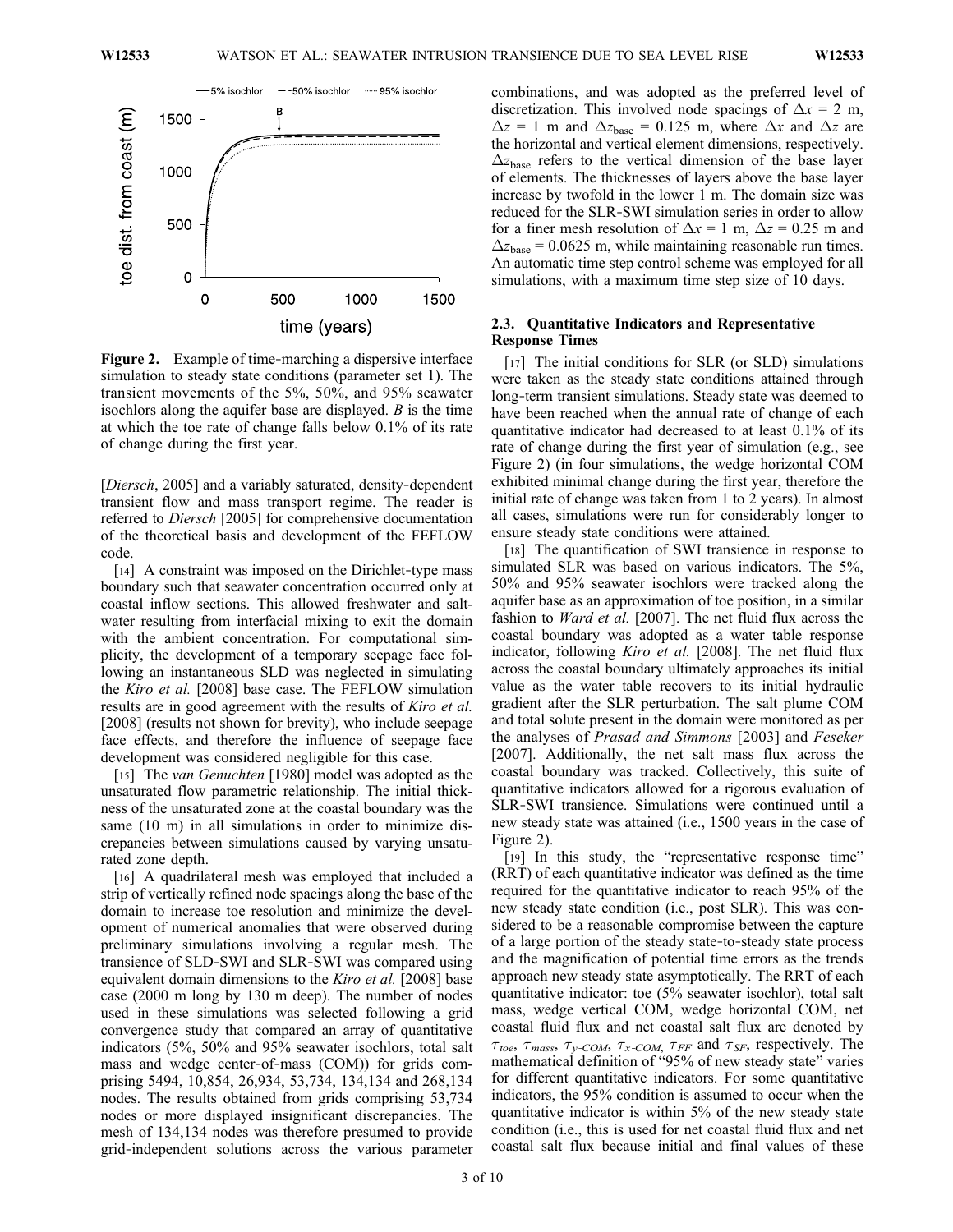|                                                       |                          |                                                    |                                                                                                                                                                                                                                                                                                  |                                                                                                                                           |                                                                                                                                                                                       |                                                                                                                                                                                                      | Parameter Set                                                    |                                                                                                                                                                                                                                                                                                                                         |                                                                                                              |                 |                                                                                                                                                                                                                                                          |    |    |                                                                                                                                                                                                                                                                               |                                                                        |
|-------------------------------------------------------|--------------------------|----------------------------------------------------|--------------------------------------------------------------------------------------------------------------------------------------------------------------------------------------------------------------------------------------------------------------------------------------------------|-------------------------------------------------------------------------------------------------------------------------------------------|---------------------------------------------------------------------------------------------------------------------------------------------------------------------------------------|------------------------------------------------------------------------------------------------------------------------------------------------------------------------------------------------------|------------------------------------------------------------------|-----------------------------------------------------------------------------------------------------------------------------------------------------------------------------------------------------------------------------------------------------------------------------------------------------------------------------------------|--------------------------------------------------------------------------------------------------------------|-----------------|----------------------------------------------------------------------------------------------------------------------------------------------------------------------------------------------------------------------------------------------------------|----|----|-------------------------------------------------------------------------------------------------------------------------------------------------------------------------------------------------------------------------------------------------------------------------------|------------------------------------------------------------------------|
| Parameter                                             |                          | $\sim$                                             | $\begin{array}{r} 3 \\ 1000 \\ 1400 \\ 11.6E & 4 \\ 11.6E & 5 \\ 8.35E & 5 \\ 8.25E & 5 \\ 0.005 & 0.2 \\ 0.21 & 1.48 \\ 0.001 & 0.01 \\ 0.01 & 0.01 \\ 0.01 & 0.01 \\ 0.01 & 0.01 \\ 0.01 & 0.01 \\ 0.01 & 0.01 \\ 0.01 & 0.01 \\ 0.01 & 0.01 \\ 0.01 & 0.01 \\ 0.01 & 0.01 \\ 0.01 & 0.01 \\ $ | $\overline{a}$                                                                                                                            | $\infty$                                                                                                                                                                              | $\bullet$                                                                                                                                                                                            | $\overline{\phantom{0}}$                                         | $\infty$                                                                                                                                                                                                                                                                                                                                | $\circ$                                                                                                      | $\overline{10}$ |                                                                                                                                                                                                                                                          | 12 | 13 | $\overline{14}$                                                                                                                                                                                                                                                               | Units                                                                  |
| Aquifer length $(L)$                                  |                          |                                                    |                                                                                                                                                                                                                                                                                                  | $\begin{array}{r} 1000 \\ 40 \\ 30 \\ 1.16E-6 \\ 1.16E-5 \\ 0.035 \\ 0.023 \\ 0.16 \\ 7.5 \\ 1.89 \\ 1.00 \\ 0.01 \\ 0.01 \\ \end{array}$ | $\begin{array}{r} 1000 \\ 40 \\ 30 \\ 1.16E-6 \\ 1.47E-5 \\ 3.47E-5 \\ 0.035 \\ 0.023 \\ 0.144 \\ 0.124 \\ 0.01 \\ 0.01 \\ 0.01 \\ \end{array}$                                       | 1000<br>4 3 3 4 5 4 5 4 5 4 5 4 5 4 6 5 4 6 5 6 6 7 5 4 5 6 7 6 7 7 8 7 6 7 6 7 7 8 7 7 8 7 7 8 7 7 8 7 9 7 0 7 1                                                                                    | $\begin{array}{c c}\n1000 \\ 40 \\ 30 \\ 500 \\ -1\n\end{array}$ |                                                                                                                                                                                                                                                                                                                                         |                                                                                                              |                 |                                                                                                                                                                                                                                                          |    |    |                                                                                                                                                                                                                                                                               |                                                                        |
| Domain thickness $(d)$                                | 130                      | 130                                                |                                                                                                                                                                                                                                                                                                  |                                                                                                                                           |                                                                                                                                                                                       |                                                                                                                                                                                                      |                                                                  |                                                                                                                                                                                                                                                                                                                                         |                                                                                                              |                 |                                                                                                                                                                                                                                                          |    |    |                                                                                                                                                                                                                                                                               |                                                                        |
| saturated thickness at the coast $(h_0)$              |                          | 85                                                 |                                                                                                                                                                                                                                                                                                  |                                                                                                                                           |                                                                                                                                                                                       |                                                                                                                                                                                                      |                                                                  |                                                                                                                                                                                                                                                                                                                                         |                                                                                                              |                 |                                                                                                                                                                                                                                                          |    |    |                                                                                                                                                                                                                                                                               |                                                                        |
| inflow (per unit thickness) $(Q_0)$                   | $8.2E - 6$               | $8.2E-6$                                           |                                                                                                                                                                                                                                                                                                  |                                                                                                                                           |                                                                                                                                                                                       |                                                                                                                                                                                                      |                                                                  |                                                                                                                                                                                                                                                                                                                                         |                                                                                                              |                 |                                                                                                                                                                                                                                                          |    |    |                                                                                                                                                                                                                                                                               | $E = E \frac{x}{2} + E \frac{y}{2} + E$                                |
| Sea level change (Ah)                                 |                          | $\frac{1}{10}$                                     |                                                                                                                                                                                                                                                                                                  |                                                                                                                                           |                                                                                                                                                                                       |                                                                                                                                                                                                      |                                                                  |                                                                                                                                                                                                                                                                                                                                         |                                                                                                              |                 |                                                                                                                                                                                                                                                          |    |    |                                                                                                                                                                                                                                                                               |                                                                        |
| Saturated hydraulic conductivity (horizontal) $(K_h)$ | $0.91E-6$                |                                                    |                                                                                                                                                                                                                                                                                                  |                                                                                                                                           |                                                                                                                                                                                       |                                                                                                                                                                                                      |                                                                  |                                                                                                                                                                                                                                                                                                                                         |                                                                                                              |                 |                                                                                                                                                                                                                                                          |    |    |                                                                                                                                                                                                                                                                               |                                                                        |
| Anisotropy ratio $(K_v/K_h)$                          | 0.05                     | $9.91E-6$<br>0.05                                  |                                                                                                                                                                                                                                                                                                  |                                                                                                                                           |                                                                                                                                                                                       |                                                                                                                                                                                                      |                                                                  |                                                                                                                                                                                                                                                                                                                                         |                                                                                                              |                 |                                                                                                                                                                                                                                                          |    |    |                                                                                                                                                                                                                                                                               |                                                                        |
| Density ratio $(\alpha)$                              | 0.23                     | 0.23                                               |                                                                                                                                                                                                                                                                                                  |                                                                                                                                           |                                                                                                                                                                                       |                                                                                                                                                                                                      |                                                                  |                                                                                                                                                                                                                                                                                                                                         |                                                                                                              |                 |                                                                                                                                                                                                                                                          |    |    |                                                                                                                                                                                                                                                                               |                                                                        |
| Porosity (effective) $(\eta)$                         | 0.2                      | 0.2                                                |                                                                                                                                                                                                                                                                                                  |                                                                                                                                           |                                                                                                                                                                                       |                                                                                                                                                                                                      |                                                                  |                                                                                                                                                                                                                                                                                                                                         |                                                                                                              |                 |                                                                                                                                                                                                                                                          |    |    |                                                                                                                                                                                                                                                                               |                                                                        |
| Residual degree of saturation $(s_r)$                 |                          |                                                    |                                                                                                                                                                                                                                                                                                  |                                                                                                                                           |                                                                                                                                                                                       |                                                                                                                                                                                                      |                                                                  |                                                                                                                                                                                                                                                                                                                                         |                                                                                                              |                 |                                                                                                                                                                                                                                                          |    |    |                                                                                                                                                                                                                                                                               |                                                                        |
| van Genuchten [1980] curve fitting parameter (A)      | $\frac{16}{7.5}$<br>1.89 | $\frac{7.5}{7.5}$                                  |                                                                                                                                                                                                                                                                                                  |                                                                                                                                           |                                                                                                                                                                                       |                                                                                                                                                                                                      |                                                                  |                                                                                                                                                                                                                                                                                                                                         |                                                                                                              |                 |                                                                                                                                                                                                                                                          |    |    |                                                                                                                                                                                                                                                                               |                                                                        |
| van Genuchten [1980] pore size distribution index (n) |                          |                                                    |                                                                                                                                                                                                                                                                                                  |                                                                                                                                           |                                                                                                                                                                                       |                                                                                                                                                                                                      |                                                                  |                                                                                                                                                                                                                                                                                                                                         |                                                                                                              |                 |                                                                                                                                                                                                                                                          |    |    |                                                                                                                                                                                                                                                                               |                                                                        |
| ongitudinal dispersivity $(\beta_L)$                  |                          | $\overline{10}$                                    |                                                                                                                                                                                                                                                                                                  |                                                                                                                                           |                                                                                                                                                                                       |                                                                                                                                                                                                      |                                                                  |                                                                                                                                                                                                                                                                                                                                         |                                                                                                              |                 |                                                                                                                                                                                                                                                          |    |    |                                                                                                                                                                                                                                                                               |                                                                        |
| Transverse dispersivity $(\beta_T)$                   | 0.01                     | 0.01                                               |                                                                                                                                                                                                                                                                                                  |                                                                                                                                           |                                                                                                                                                                                       |                                                                                                                                                                                                      |                                                                  | 1000<br>40<br>40<br>$\frac{4}{30}$<br>$\frac{174E}{1.74E}$<br>$\frac{1}{30}$<br>$\frac{174E}{1.54E}$<br>$\frac{1}{30}$<br>$\frac{1}{30}$<br>$\frac{1}{30}$<br>$\frac{1}{30}$<br>$\frac{1}{30}$<br>$\frac{1}{30}$<br>$\frac{1}{30}$<br>$\frac{1}{30}$<br>$\frac{1}{30}$<br>$\frac{1}{30}$<br>$\frac{1}{30}$<br>$\frac{1}{30}$<br>$\frac$ |                                                                                                              |                 | 1000<br>30<br>20<br>20<br>21.16 +<br>41.16 +<br>3.25 +<br>3.26 +<br>3.26 +<br>3.26 +<br>3.26 +<br>3.26 +<br>3.26 +<br>3.26 +<br>3.26 +<br>3.36 +<br>3.36 +<br>3.36 +<br>3.00 +<br>3.36 +<br>3.36 +<br>3.36 +<br>3.36 +<br>3.36 +<br>3.00 +<br>3.36 +<br> |    |    | $3000$<br>$40$<br>$40$<br>$30$<br>$11.6E + C$<br>$1.6E + C$<br>$1.6E + C$<br>$1.6E + C$<br>$1.6E + C$<br>$1.6E + C$<br>$1.6E + C$<br>$1.6E + C$<br>$1.6E + C$<br>$1.6E + C$<br>$1.6E + C$<br>$1.6E + C$<br>$1.6E + C$<br>$1.6E + C$<br>$1.6E + C$<br>$1.6E + C$<br>$1.6E + C$ |                                                                        |
|                                                       |                          |                                                    |                                                                                                                                                                                                                                                                                                  |                                                                                                                                           |                                                                                                                                                                                       |                                                                                                                                                                                                      | Parameter Set                                                    |                                                                                                                                                                                                                                                                                                                                         |                                                                                                              |                 |                                                                                                                                                                                                                                                          |    |    |                                                                                                                                                                                                                                                                               |                                                                        |
| Parameter                                             | 15                       | $\overline{16}$                                    | $\overline{17}$                                                                                                                                                                                                                                                                                  | $\frac{18}{18}$                                                                                                                           | $^{19}$                                                                                                                                                                               | $\overline{c}$                                                                                                                                                                                       | $\overline{21}$                                                  | 22                                                                                                                                                                                                                                                                                                                                      | 23                                                                                                           | $\overline{24}$ | 25                                                                                                                                                                                                                                                       | 26 | 27 | 28                                                                                                                                                                                                                                                                            | Units                                                                  |
| Aquifer length $(L)$                                  | 5000                     | 1000                                               |                                                                                                                                                                                                                                                                                                  |                                                                                                                                           | 1000<br>40<br>40<br>30<br>50.00<br>41<br>50.00<br>50.00<br>50.00<br>50.00<br>70.00<br>70.00<br>70.00<br>70.00<br>70.00<br>70.00<br>70.00<br>70.00<br>70.00<br>70.00<br>70.00<br>70.00 | 1000<br>40<br>40<br>30<br>50.00<br>41<br>50.00<br>50.00<br>50.00<br>44<br>50.00<br>50.00<br>50.00<br>50.00<br>50.00<br>50.00<br>50.00<br>50.00<br>50.00<br>50.00<br>50.00<br>50.00<br>50.00<br>50.00 |                                                                  |                                                                                                                                                                                                                                                                                                                                         | 1000<br>40<br>40<br>30<br>5000<br>41<br>5000<br>5000<br>5000<br>5000<br>5000<br>7000<br>7000<br>7000<br>7000 |                 |                                                                                                                                                                                                                                                          |    |    | $2000$<br>$40$<br>$30$<br>$-1$<br>$-1$<br>$-1$<br>$-1$<br>$-1$<br>$-1$<br>$-1$<br>$-1$<br>$-1$<br>$-1$<br>$-1$<br>$-1$<br>$-1$<br>$-1$<br>$-1$<br>$-1$<br>$-1$<br>$-1$<br>$-1$<br>$-1$<br>$-1$<br>$-1$<br>$-1$<br>$-1$<br>$-1$<br>$-1$                                        |                                                                        |
| Domain thickness $(d)$                                |                          |                                                    |                                                                                                                                                                                                                                                                                                  |                                                                                                                                           |                                                                                                                                                                                       |                                                                                                                                                                                                      |                                                                  |                                                                                                                                                                                                                                                                                                                                         |                                                                                                              |                 |                                                                                                                                                                                                                                                          |    |    |                                                                                                                                                                                                                                                                               |                                                                        |
| saturated thickness at the coast $(h_0)$              |                          | $\overline{30}$                                    |                                                                                                                                                                                                                                                                                                  |                                                                                                                                           |                                                                                                                                                                                       |                                                                                                                                                                                                      |                                                                  |                                                                                                                                                                                                                                                                                                                                         |                                                                                                              |                 |                                                                                                                                                                                                                                                          |    |    |                                                                                                                                                                                                                                                                               |                                                                        |
| inflow (per unit thickness) $(Q_0)$                   | $-16E-6$                 | $1.16E-6$                                          |                                                                                                                                                                                                                                                                                                  |                                                                                                                                           |                                                                                                                                                                                       |                                                                                                                                                                                                      |                                                                  |                                                                                                                                                                                                                                                                                                                                         |                                                                                                              |                 |                                                                                                                                                                                                                                                          |    |    |                                                                                                                                                                                                                                                                               |                                                                        |
| Sea level change (Ah)                                 | $\overline{+}$           | $\overline{+}$                                     |                                                                                                                                                                                                                                                                                                  |                                                                                                                                           |                                                                                                                                                                                       |                                                                                                                                                                                                      |                                                                  |                                                                                                                                                                                                                                                                                                                                         |                                                                                                              |                 |                                                                                                                                                                                                                                                          |    |    |                                                                                                                                                                                                                                                                               |                                                                        |
| Saturated hydraulic conductivity (horizontal) $(K_h)$ | $8.25E - 5$              | $8.25E-5$                                          |                                                                                                                                                                                                                                                                                                  |                                                                                                                                           |                                                                                                                                                                                       |                                                                                                                                                                                                      |                                                                  |                                                                                                                                                                                                                                                                                                                                         |                                                                                                              |                 |                                                                                                                                                                                                                                                          |    |    |                                                                                                                                                                                                                                                                               | $E E = E_1^{\alpha_1} E_1^{\alpha_2} E_2^{\alpha_3}$ , , , , $E = E E$ |
| Anisotropy ratio $(K_v/K_h)$                          | 0.05                     | 0.05                                               |                                                                                                                                                                                                                                                                                                  |                                                                                                                                           |                                                                                                                                                                                       |                                                                                                                                                                                                      |                                                                  |                                                                                                                                                                                                                                                                                                                                         |                                                                                                              |                 |                                                                                                                                                                                                                                                          |    |    |                                                                                                                                                                                                                                                                               |                                                                        |
| Density ratio $(\alpha)$                              | 0.025                    | $\begin{array}{c} 0.025 \\ 0.2 \\ 0.1 \end{array}$ |                                                                                                                                                                                                                                                                                                  |                                                                                                                                           |                                                                                                                                                                                       |                                                                                                                                                                                                      |                                                                  |                                                                                                                                                                                                                                                                                                                                         |                                                                                                              |                 |                                                                                                                                                                                                                                                          |    |    |                                                                                                                                                                                                                                                                               |                                                                        |
| Porosity (effective) (n)                              | 0.2                      |                                                    |                                                                                                                                                                                                                                                                                                  |                                                                                                                                           |                                                                                                                                                                                       |                                                                                                                                                                                                      |                                                                  |                                                                                                                                                                                                                                                                                                                                         |                                                                                                              |                 |                                                                                                                                                                                                                                                          |    |    |                                                                                                                                                                                                                                                                               |                                                                        |
| Residual degree of saturation $(s_r)$                 |                          |                                                    |                                                                                                                                                                                                                                                                                                  |                                                                                                                                           |                                                                                                                                                                                       |                                                                                                                                                                                                      |                                                                  |                                                                                                                                                                                                                                                                                                                                         |                                                                                                              |                 |                                                                                                                                                                                                                                                          |    |    |                                                                                                                                                                                                                                                                               |                                                                        |
| van Genuchten [1980] curve fitting parameter (A)      | $14.5$<br>2.68           | 14.5<br>2.68                                       |                                                                                                                                                                                                                                                                                                  |                                                                                                                                           |                                                                                                                                                                                       |                                                                                                                                                                                                      |                                                                  |                                                                                                                                                                                                                                                                                                                                         |                                                                                                              |                 |                                                                                                                                                                                                                                                          |    |    |                                                                                                                                                                                                                                                                               |                                                                        |
| van Genuchten [1980] pore size distribution index (n) |                          |                                                    |                                                                                                                                                                                                                                                                                                  |                                                                                                                                           |                                                                                                                                                                                       |                                                                                                                                                                                                      |                                                                  |                                                                                                                                                                                                                                                                                                                                         |                                                                                                              |                 |                                                                                                                                                                                                                                                          |    |    |                                                                                                                                                                                                                                                                               |                                                                        |
| Longitudinal dispersivity $(\beta_L)$                 |                          |                                                    |                                                                                                                                                                                                                                                                                                  |                                                                                                                                           |                                                                                                                                                                                       |                                                                                                                                                                                                      |                                                                  |                                                                                                                                                                                                                                                                                                                                         |                                                                                                              |                 |                                                                                                                                                                                                                                                          |    |    |                                                                                                                                                                                                                                                                               |                                                                        |
| Transverse dispersivity $(\beta_T)$                   | 0.01                     | 0.01                                               |                                                                                                                                                                                                                                                                                                  |                                                                                                                                           |                                                                                                                                                                                       |                                                                                                                                                                                                      |                                                                  |                                                                                                                                                                                                                                                                                                                                         |                                                                                                              |                 |                                                                                                                                                                                                                                                          |    |    |                                                                                                                                                                                                                                                                               |                                                                        |
| Saturated thickness at the inland boundary $(h_i)$    |                          |                                                    |                                                                                                                                                                                                                                                                                                  |                                                                                                                                           |                                                                                                                                                                                       |                                                                                                                                                                                                      |                                                                  |                                                                                                                                                                                                                                                                                                                                         |                                                                                                              |                 |                                                                                                                                                                                                                                                          |    |    |                                                                                                                                                                                                                                                                               |                                                                        |

Table 1. Hydrogeologic Parameters of Simulations Table 1. Hydrogeologic Parameters of Simulations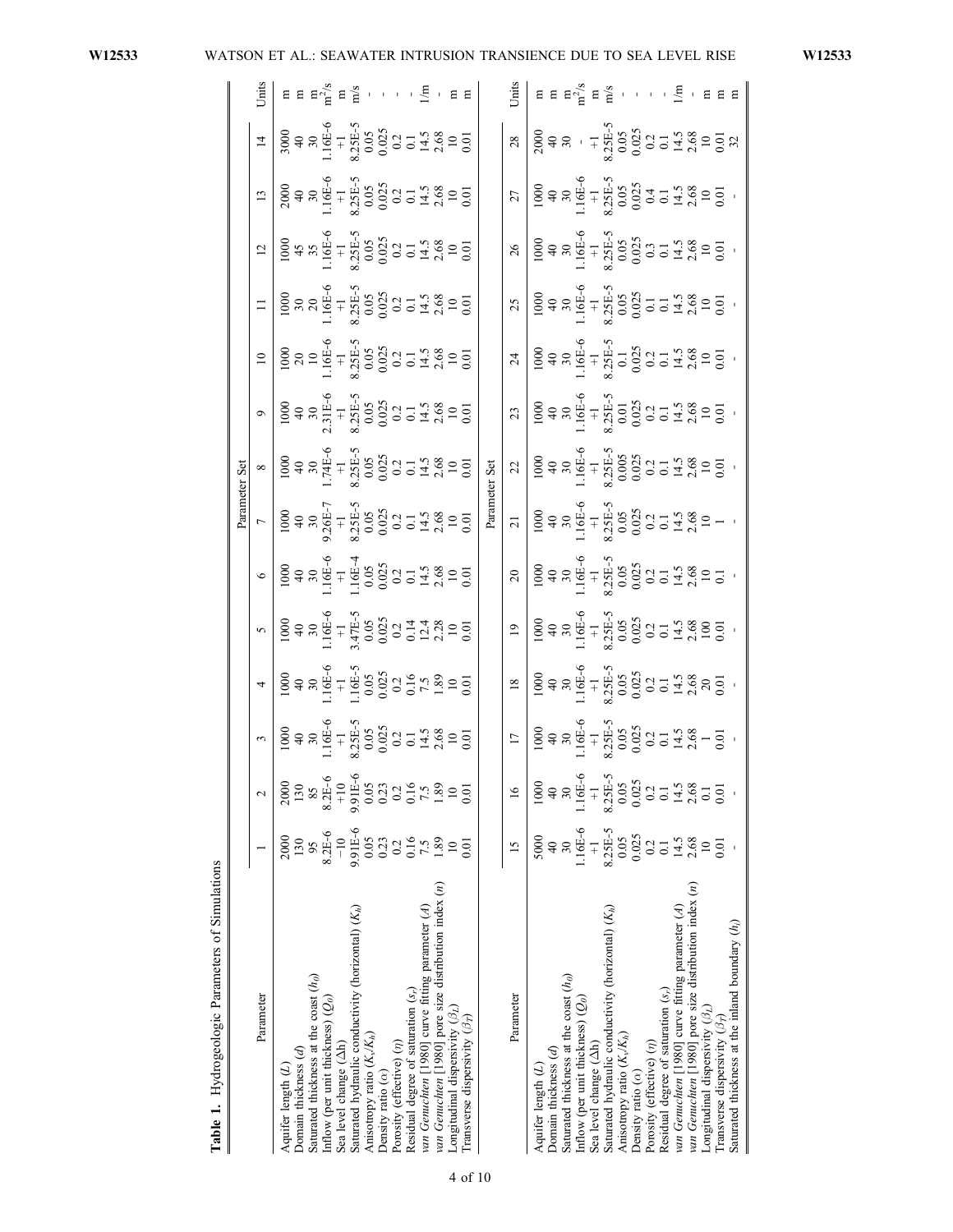quantitative indicators are the same). Equation (1) is used to obtain  $\tau_{toe}$ ,  $\tau_{mass}$ ,  $\tau_{x-COM}$  and  $\tau_{y-COM}$ , (where the time variable t is equal to  $\tau_{toe}$ ,  $\tau_{mass}$ ,  $\tau_{x\text{-COM}}$  or  $\tau_{y\text{-COM}}$ ; equation (2) is used to obtain  $\tau_{FF}$  and equation (3) is used to obtain  $\tau_{SF}$ .

$$
\frac{|X(t) - X(0)|}{|X(\infty) - X(0)|} = 0.95
$$
 (1)

$$
\frac{|Q(\tau_{FF}) - Q_0|}{Q_0} = 0.05\tag{2}
$$

$$
\frac{|\Delta M(\tau_{SF})|}{|M_i(\infty)|} = 0.05\tag{3}
$$

where  $X(t)$  is the value of quantitative indicator X (toe, mass, x-COM or y-COM) at time t,  $X(0)$  and  $X(\infty)$  are the initial steady state and post‐SLR steady state values of quantitative indicator X, respectively.  $Q(\tau_{FF})$  is the net fluid flux across the coastal boundary at  $\tau_{FF}$ ,  $Q_0$  is the constant inflow at the inland boundary,  $\Delta M(\tau_{SF})$  is the net salt mass flux across the coastal boundary at  $\tau_{SF}$ , and  $M_i(\infty)$  is the coastal salt mass influx at post-SLR steady state.  $\tau_{toe}$  is based on the behavior of the 5% seawater isochlor due to the importance of considering the spatial extent of low salt concentrations, because water of potable quality consists of less than 1% seawater [Voss and Souza, 1987].

#### 2.4. Simulation Scenarios and Parameters

[20] A series of SLR-SWI scenarios was simulated, including ranges of hydrogeologic parameters considered typical of unconfined coastal aquifers commonly used for water supply [e.g., Werner and Gallagher, 2006; Kiro et al., 2008; Werner and Simmons, 2009]. Table 1 summarizes the parameters used for all numerical experiments conducted in this study. Parameter sets 1 and 2 apply to the comparison of SLD and SLR, and parameter sets 3 to 28 constitute the SLR‐SWI simulation series. The base case parameters presented by *Kiro et al.* [2008] were employed in parameter sets 1 and 2. *Kiro et al.* [2008] do not state the unsaturated parameters used for their modeling, thus the mean values as reported by Carsel and Parrish [1988] for maximum degree of saturation  $s_s$ , residual degree of saturation  $s_r$ , van Genuchten [1980] curve fitting parameter A and van Genuchten [1980] pore size distribution *n* corresponding to the saturated horizontal hydraulic conductivity  $K_h$  used in the model, were adopted. van Genuchten [1980] unsaturated parameters were selected in this manner for both the SLD‐ SWI and SLR‐SWI aspects of this study. Some parameters were constant across all simulations, including a storage compressibility of  $2 \times 10^{-6}$  m<sup>-1</sup>, a maximum degree of saturation of 1 [-] and a coefficient of molecular diffusion of  $10^{-9}$  m<sup>2</sup>/s. A density ratio  $\alpha$  of 0.025, which is a common representative value for the seawater‐freshwater density relationship, was used throughout the SLR‐SWI simulation series.

[21] *Werner and Simmons* [2009] compared flux-controlled and head‐controlled systems. Their results indicate that there is potential for far more extensive SLR‐SWI to occur in head‐controlled systems due to the reduction in discharge to the sea caused by SLR in these cases. While we focus on the case of a constant inland flux (refer to Figure 1), one scenario involving a fixed head at the inland boundary was investigated to gain some preliminary insight into potential time scale differences for the two boundary cases (i.e., to test whether larger time scales are associated with the more extensive toe shifts of fixed head scenarios). The conceptual model (Figure 1) was modified such that  $Q_0$  is replaced by a fixed head  $h_i$  [L] at the inland boundary (for parameter set 28). Furthermore, it was necessary to calculate  $\tau_{FF}$ using equation (1) instead of equation (2) for this case, as the water table attains a new gradient at post‐SLR steady state; it does not return to its initial hydraulic gradient as it does in the simulations involving a fixed flux at the inland boundary.

#### 2.5. Steady State Sharp Interface Analysis

[22] The steady state sharp interface approximation of SWI as applied by Werner and Simmons [2009] was adopted for comparison with dispersive interface simulation results. Custodio [1987] presented the equations associated with the steady state sharp interface approximation, which are based on the Ghyben-Herzberg principle [*Baydon*-Ghyben, 1888; Herzberg, 1901], the Dupuit‐Forchheimer approximation of horizontal flow, Darcy's Law and conservation of mass [Werner and Simmons, 2009]. The resulting equation for the theoretical steady state distance  $x_T$  of the toe from the coast (in the absence of recharge) is [Custodio, 1987]:

$$
x_T = \frac{K_h \alpha (1 + \alpha) h_0^2}{2Q_0} \tag{4}
$$

Equation (4) was used to obtain sharp interface estimates of the shift in steady state toe position between pre- and post-SLR conditions.

### 3. Results and Discussion

## 3.1. Analysis of SLR Versus SLD

[23] The transient behavior of each quantitative indicator was examined for the replicated SLD base case from Kiro et al. [2008] (parameter set 1) and the equivalent SLR case (parameter set 2). The RRTs of all quantitative indicators are greater for the SLR case. Therefore, there exists temporal asymmetry between SLD‐SWI and SLR‐ SWI, at least for the Kiro et al. [2008] conditions. We speculate that this asymmetry may be attributable to the difference in the saturated aquifer thicknesses (and therefore transmissivities) at the coastal boundary between the two cases (SLD and SLR).

[24] It appears that the results presented by *Kiro et al.* [2008] for SLD-SWI are not transferrable to SLR-SWI, at least from the single pair of SLR and SLD simulations that was considered. An assessment of the degree of temporal symmetry between SLR and SLD was not a primary objective of this study and we are careful not to suggest generality from this single result. However, this single observation of asymmetry between SLD‐SWI and SLR‐ SWI has important ramifications, e.g., the timing of SWI and its remediation may be significantly different. In a study of a coastal aquifer in northwestern Germany, Feseker [2007] reports on sluggish adjustment of a simulated coastal groundwater system in response to boundary condition changes, and states that the same time scale would be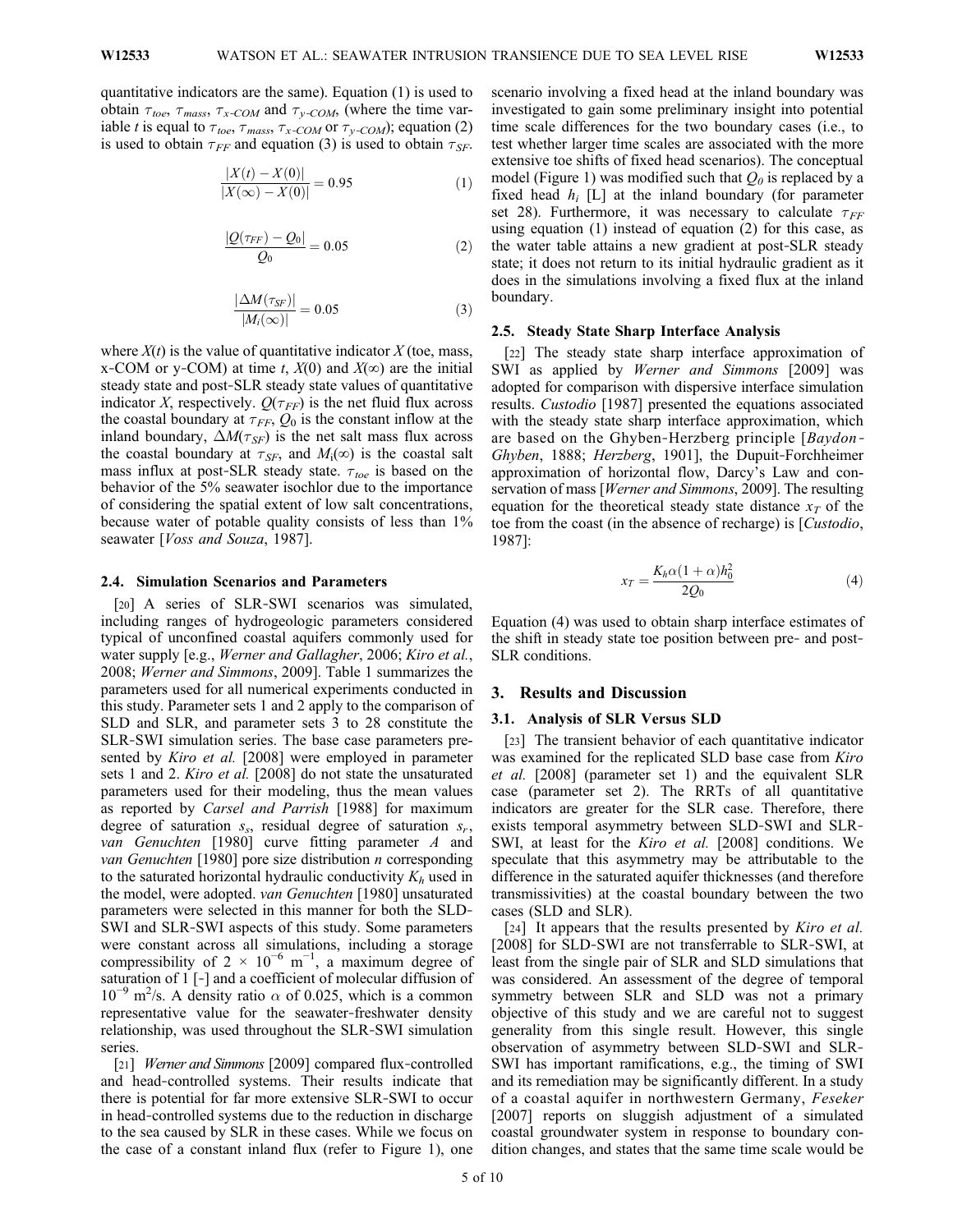

Figure 3. Temporal trends of quantitative indicators for SLR‐SWI base case (parameter set 3).

expected for countermeasures to take effect. The results of the current study indicate that further analysis of the Feseker [2007] situation is required before symmetry/asymmetry can be presumed in that case. A more systematic investigation beyond the single situation assessed here is required before more general conclusions regarding SWI asymmetry can be drawn.

## 3.2. Analysis of SLR‐SWI

[25] A series of hypothetical SLR-SWI situations that are simple deviations from a base case (parameter set 3) were simulated to evaluate SLR‐SWI for different hydrogeological conditions. Model run times were large (typically 100 h per simulation), which constrained the number of cases that were tested and precluded a rigorous sensitivity analysis. Figure 3 displays the transient behavior of each quantitative indicator for the base case. All trends are represented as a percentage of new steady state relative to the pre‐SLR steady state. The shaded region represents conditions that are within 5% of post‐SLR steady state.

[26] In Figure 3, there is a notable sequencing of the various quantitative indicators. Furthermore, some quantitative indicators follow a simple asymptotic trend, while others exhibit wave‐like fluctuations. For example, the wedge vertical COM exceeds its new steady state value and subsequently approaches steady state from values greater than 100% of the steady state‐to‐steady state change. For such cases throughout the present study, 105% (as a surrogate for 95%) of post‐SLR steady state was used to obtain the RRT.

## 3.2.1. SLR‐SWI Time Scales

[27] Figure 4 displays the RRTs of the six quantitative indicators for 26 different parameter combinations. For clarity, the results are ordered according to the  $\tau_{toe}$  values – from most rapid to slowest.

[28] There is a somewhat consistent sequence in the RRTs of various quantitative indicators. For example,  $\tau_{toe}$  is greater than  $\tau_{v\text{-}COM}$  in all but one simulation, which indicates that the depth to the saltwater wedge consistently responds more rapidly than the toe. The RRT sequence is exemplified by the averages across the 26 simulations, which for  $\tau_{FF}$ ,  $\tau_{y-COM}$ ,  $\tau_{SF}$ ,  $\tau_{mass}$ ,  $\tau_{x-COM}$  and  $\tau_{toe}$  are 10 years, 70 years, 100 years, 150 years, 190 years and 190 years, respectively.

[29] There are some deviations from the general sequence of RRTs in Figure 4. For example, a relatively large  $\tau_{SF}$ occurs for the single simulation that involves a fixed head at the inland boundary (parameter set 28). More simulations with this boundary condition are required to establish whether  $\tau_{SF}$  values are consistently larger in head-controlled settings. The simulation with the lowest  $K$  (parameter set 4) produced an anomalously high  $\tau_{\nu\text{-}COM}$ . This case involves



Figure 4. RRTs of quantitative indicators for the SLR-SWI simulation series.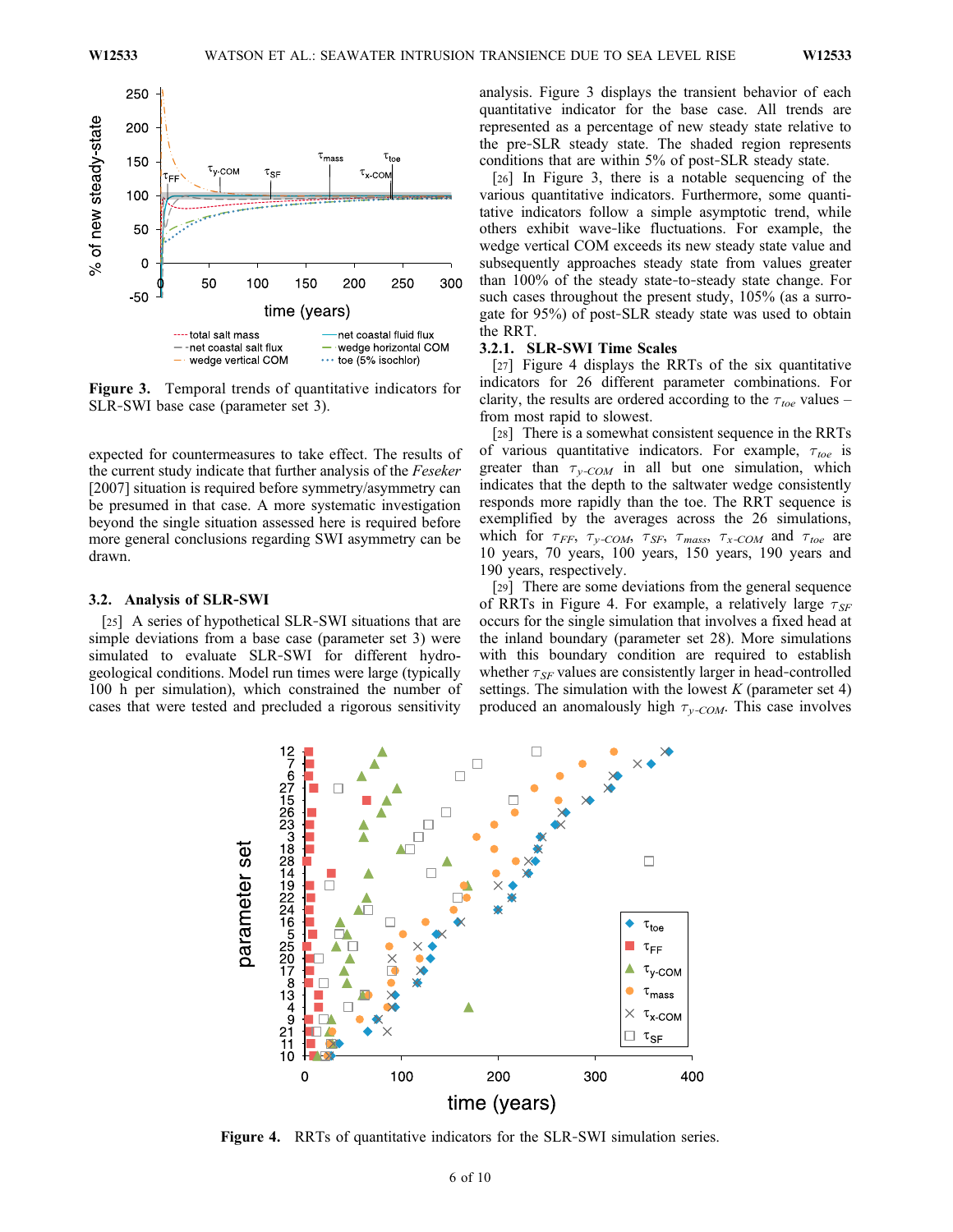

Figure 5. Comparison of simulated 100 year maximum toe shift and simulated steady state‐to‐steady state toe shift. One hundred year maxima are represented as a percentage of steady state‐to‐steady state values.

the smallest landward toe shift of just 7 m, and it is also the only case in which the vertical COM is lower in post‐SLR conditions than in pre‐SLR conditions. Individual indicator trends are difficult to interpret without extensive characterization of each SLR‐SWI case, and variability between cases is indicative of the complex relationships that exist between parameters and the SWI response to SLR. Nonetheless, we contend that there is sufficient consistency in the results to provide general insight into SLR‐SWI transience.

[30] The  $\tau_{toe}$  range in Figure 4 indicates that typical time scales for SWI induced by anticipated 21st century SLR are on the order of decades and centuries, for the tested cases. This result is compatible with the single simulation of SLR‐ SWI in a semiconfined coastal aquifer by Feseker [2007]. Rozell and Wong [2010] investigated the effects of future climate change scenarios on the saltwater‐freshwater interface beneath Shelter Island. The hydrogeologic parameters considered in the present study are somewhat comparable with those of the Shelter Island system. Direct comparisons are difficult due to consideration of the joint effects of sea level rise and recharge change by Rozell and Wong [2010]. Nonetheless, the 0.61 m sea level rise scenario investigated by these authors (which also involved a 2% recharge reduction) resulted in landward shifts in the potable water interface (approximately the 1% seawater isochlor) of comparable magnitudes to the range of toe shifts observed for the fixed flux simulations in the present study (on the order of tens of meters). Rozell and Wong [2010] did not report on the time scales associated with the saltwater‐ freshwater interface movement beneath Shelter Island in response to the simulated climate change perturbations. It would be reasonable to expect similar time scales to those observed in the present study.

[31] In most cases, the toe takes longer than 100 years to respond to the instantaneous SLR. This indicates that landward migration of the toe due to a 1 m SLR occurring in 100 years is unlikely to maintain a quasi steady state condition due to the SWI time lag. While SWI is often quantified by movements of the saltwater wedge toe [e.g., Werner and Simmons, 2009], relevant time scales for SWI may be better represented by other quantitative indicators,

depending on the situation. The connotations associated with the sequencing of the RRTs of the various SWI quantitative indicators are discussed further in section 3.2.2.

[32] A constant inland head scenario was undertaken to briefly examine SLR‐SWI time scales subject to an alternative inland boundary condition. The simulated steady state-to-steady state toe shift for this case (parameter set 28) was 560 m, which exceeds the maximum toe shift observed in the 25 constant inland flux simulations by tenfold. This result is in agreement with Werner and Simmons [2009], who suggest that the case of a fixed head at the inland boundary produces far greater landward toe shifts when compared to a corresponding constant inland flux case. Despite the more extensive toe shift of the fixed inland head scenario, the associated  $\tau_{toe}$  of 240 years is well within the spread of  $\tau_{toe}$  values for the constant inland flux simulations (parameter sets 3 to 27). The  $\tau_{toe}$  value for parameter set 2 (10 m SLR simulation) of 220 years is also well within the range of values obtained from the 1 m SLR‐SWI simulations (parameter sets 3 to 28). From these results, it would appear that the relationships between SLR‐SWI time scales and such factors as the magnitude of SLR and the total landward shift of the toe are not linear.

3.2.2. Sequencing of SWI Quantitative Indicator RRTs [33] The assessment of time scales indicates that the time for attainment of steady state conditions (i.e., as inferred from RRTs; Figure 4) varies markedly between quantitative indicators. This highlights the need for careful selection of a quantitative indicator pertaining to the issue of interest. The steady state indicators of total salt mass and transition zone characteristic time used by Feseker [2007] and Kiro et al. [2008], respectively, are expected to underestimate the time required for the toe to reach steady state conditions.

[34] There are potential practical implications of the differences between  $\tau_{y\text{-}COM}$  and  $\tau_{toe}$ . As  $\tau_{y\text{-}COM}$  values are typically significantly smaller than  $\tau_{toe}$  values, well salinization from SLR‐SWI caused by a vertical rise in the saltwater-freshwater interface (e.g., impacting on shallow skimming wells) may occur sooner than the salinization of wells inland of the toe. Also, the location of the toe is often inferred by a limited number of saltwater-freshwater interface depth measurements [Melloul and Zeitoun, 1999], which may be rather poor indicators of the steady state toe location under transient conditions.

#### 3.3. Steady State Versus 100 Year SLR‐SWI

#### 3.3.1. Transient Overshoot of Steady State SWI

[35] Figure 5 displays a comparison of 100 year maximum toe shifts and steady state toe shifts for the SLR‐SWI simulation series. The maximum toe shift occurring within the first 100 years is presented as a percentage of the steady state‐to‐steady state toe shift.

[36] Most data points in Figure 5 lie between 65% and 100%, indicating cases where the toe remains seaward of the new steady state location after 100 years of simulation. Surprisingly, values greater than 100% are also observed. These points indicate cases in which a temporary landward "overshoot" of the new steady state toe location occurs. The overshoot of the toe is significant in some cases, with the new steady state location being exceeded by up to approximately 250%. Previous studies of SLR‐SWI consider the post‐SLR steady state saltwater‐freshwater interface position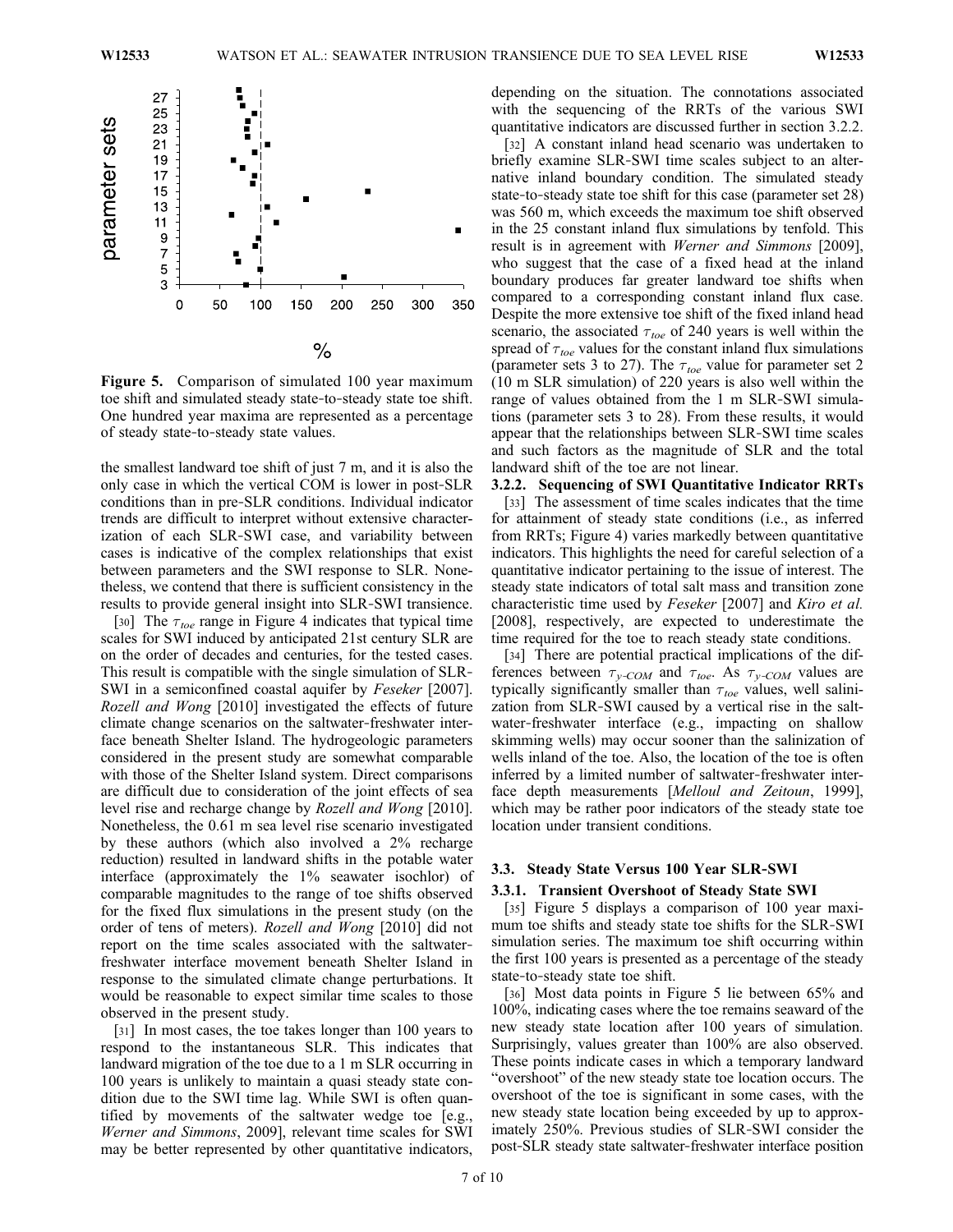

Figure 6. Toe shift trends showing the overshoot phenomenon.

and adopt this as the worst case of inland extent of saltwater contamination due to SLR [e.g., Sherif and Singh, 1999; Werner and Simmons, 2009]. From the perspective of water resources planning, the potential of SWI extending beyond the steady state position is an important consideration. Figure 6 displays four transient toe shift trends that exemplify the overshoot phenomenon.

[37] *Kiro et al.* [2008] observed some instances of "back" and forth movement" of the transition zone in response to an instantaneous SLD, although the scale of this effect was not defined. This is reported to have occurred for cases involving a large water table response time relative to the transition zone response time. Kiro et al. [2008] quantified water table response time via the "groundwater characteristic time," which is based on the time constant for a groundwater system as defined by Domenico and Schwartz [1998], given by

$$
T_c = \frac{S_y L^2}{bK} \tag{5}
$$

where  $T_c$  is the time constant [T],  $S_v$  is specific yield [-], and  $b$  is the thickness of the system [L]. We examined the relationship between  $T_c$  and SWI overshoot using timeintegrated overshoot  $I<sub>o</sub>$  (m  $\cdot$  years) as a measure of overshoot magnitude, defined as

$$
I_o = \int_{t_1}^{\tau_{loc}} (x_T(t) - x_{Tss}) dt
$$
 (6)

where  $t_1$  is the time at which the toe initially overshoots the steady state position [T],  $x_T(t)$  is the transient position [L] of the toe at time t obtained through FEFLOW modeling, and  $x_{\text{Ts}}$  is the post-SLR steady state toe position [L] obtained through FEFLOW modeling. Figure 7 displays the relationship between  $T_c$  (with  $h_0$  used as a proxy for b) and  $I_o$ , for the simulations in which overshoot occurred. Values of  $T_c$  for which no overshoot occurred (which cannot be displayed on the logarithmic scale, as  $I<sub>o</sub> = 0$ ) were relatively low  $(\leq)3.8$  years).

[38] The  $T_c$ - $I_o$  relationship shown in Figure 7 indicates a greater potential for overshoot for higher values of  $T_c$ . In the simulations conducted for this study, the SLR generates a water table wave that propagates at a rate determined by  $T_c$ 

and, in cases involving a fixed flux at the inland boundary, controls the time required for the water table to return to its original hydraulic gradient. The SLR‐induced water table wave eventually causes the head at the inland boundary to rise in fixed flux cases, reflecting the constant hydraulic gradient imposed at the inland boundary. Larger values of  $T_c$ are therefore associated with simulations in which the SLR‐ induced water table wave imposes hydraulic controls on the system for longer durations; i.e., prior to the reinstatement of steady state flow conditions. The sustained periods of flow field perturbation in high  $T_c$  simulations are those in which overshoot is most likely to occur.  $T_c$  is obtained from the diffusion equation for fluid flow and is therefore associated with only the advective aspects of the system [*Domenico* and Schwartz, 1998]; i.e.,  $T_c$  does not account for variable density flow. A correlation between  $T_c$  and saltwater dynamics is observed in this study because the horizontal migration of the saltwater wedge is influenced by the water table wave generated by the instantaneous SLR.

[39] The generation of the water table wave is enhanced by the instantaneous nature of the SLR, thus the question of whether it is plausible for overshoot to occur in response to gradual SLR remains a topic of future inquiry. Regardless of whether overshoot is plausible under gradual SLR conditions, it is expected that the scenarios for which overshoot occurs would at least correspond to relatively rapid toe responses in the gradual SLR case. Therefore, more generally, the increase in  $T_c$  with  $I_o$  indicates that the toe is likely to respond more rapidly to SLR for greater values of  $T_c$ .

[40] Other factors were assessed to test for correlations with  $I_o$ , including hydraulic gradient (defined as  $Q_0/K_hh_0$ ) and dispersion effects, quantified as changes in transition zone width. There was no clear relationship between hydraulic gradient and overshoot. Transition zone widening (defined as the increase in distance between the 5% and 95% seawater isochlors at the aquifer basement) was less than overshoot distance for five of the seven occurrences of SWI overshoot, and therefore the overshoot phenomenon appears to be driven by both advective and dispersive processes.

[41] Further work is recommended to investigate the plausibility of overshoot occurring in real world settings. Goswami and Clement [2007] conducted experiments in a laboratory‐scale porous media tank in order to study seawater intrusion transience. A similar experimental setup, with a fixed flux inland boundary and a large tank



Figure 7. Log plot of the relationship between the groundwater system time constant  $T_c$  and integrated overshoot  $I_o$ .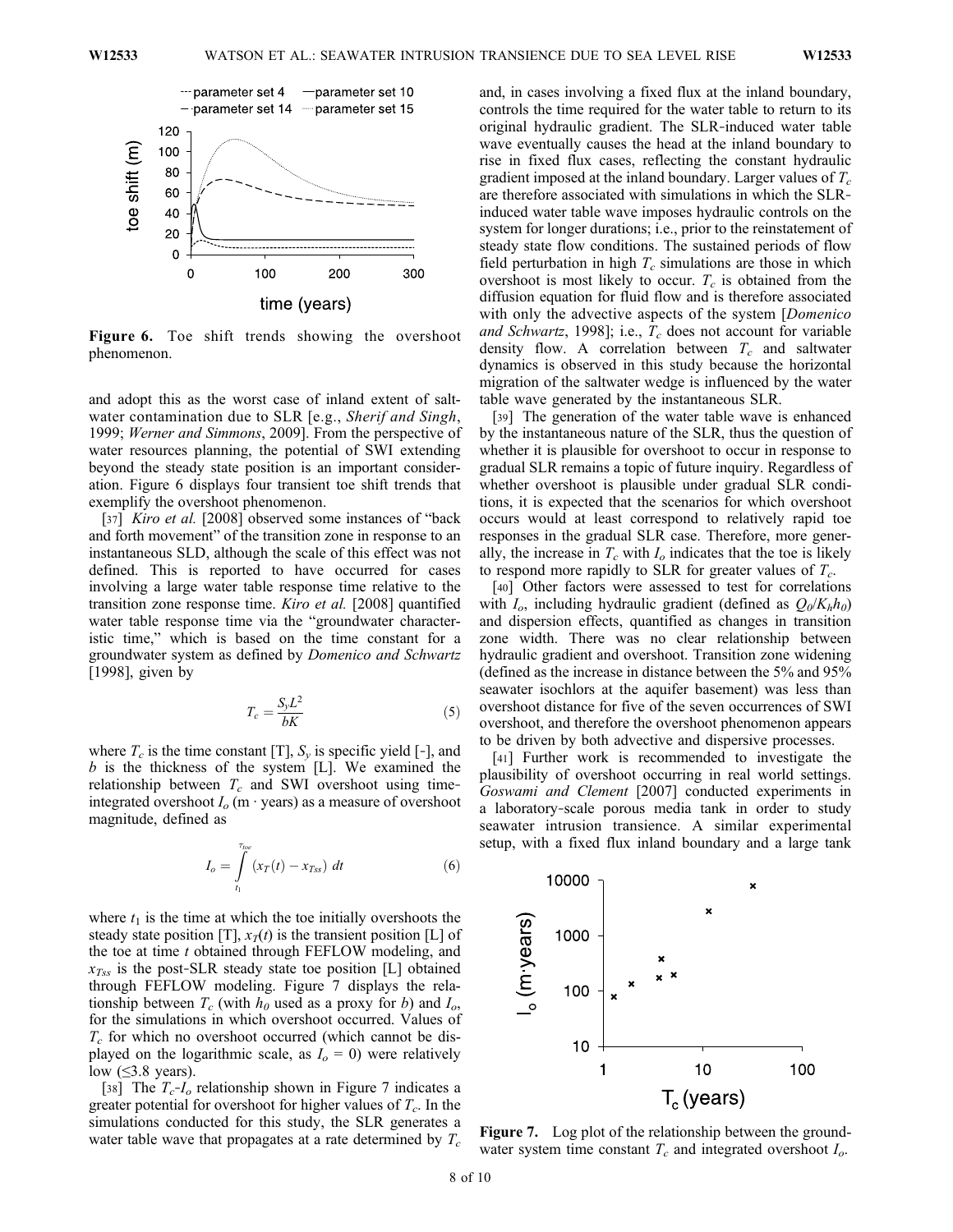

Figure 8. Steady state sharp interface toe shift estimates as a percentage of simulated 100 year maximum dispersive interface toe shifts.

length-to-depth ratio in order to achieve a large  $T_c$  value, could be used to attempt to demonstrate SLR‐SWI overshoot in a physical experiment.

## 3.3.2. Applicability of Steady State Sharp Interface Estimates to Planning Time Frames

[42] The steady state-to-steady state toe shifts yielded from the dispersive interface simulations were compared with the steady state sharp interface estimates of toe shift. It has been established in the literature that the sharp interface method tends to overestimate dispersive interface SWI extent [Volker and Rushton, 1982]. However, to the authors' knowledge, pre‐ to post‐SLR toe shifts from the two methods have not been compared. It is observed that the sharp interface method overestimates the simulated steady state-to-steady state toe shifts by between 15% and 139%, with an average of 35%, for the cases considered.

[43] The applicability of steady state sharp interface estimates of SLR‐SWI for approximating dispersive SLR‐ SWI occurring within a 100 year planning time frame was also assessed. Figure 8 presents each steady state sharp interface estimate as a percentage of the simulated dispersive interface 100 year maximum toe shift.

[44] Figure 8 shows that steady state sharp interface toe shift estimates vary from approximately 40% to approximately 250% of the simulated dispersive interface 100 year maximum toe shifts for the considered SLR‐SWI scenarios. This range alone is sufficient to demonstrate the potential inaccuracy of 100 year SLR‐SWI predictions from application of the steady state sharp interface method. Furthermore, it indicates that the steady state sharp interface method may in fact underestimate dispersive interface toe shift in certain situations  $-$  a result of the overshoot phenomenon discussed in section 3.3.1. This contradicts the common assumption that the sharp interface method always overestimates true toe penetration and thus can be generally relied upon to provide SWI estimates that are on the safe side for water resources planning [e.g., *Custodio*, 1987].

## 4. Conclusions

[45] The transience of SLR-SWI in typical unconfined coastal aquifer settings was explored using variable density numerical modeling. SLR‐SWI transience was quantified by monitoring the temporal behavior of six different SWI quantitative indicators from the simulations. A simplified conceptual framework comprising homogeneous aquifer conditions and constant aquifer stresses was considered in order to extend the findings of recent studies concerning the SWI response to sea level changes. The simplified nature of the analysis precludes various complicating factors that are common in coastal aquifer settings, such as short‐duration fluctuations in the saltwater‐freshwater interface position due to tidal forcing and seasonal recharge variability [e.g., Michael et al., 2005], among other hydrogeological complexities. It is recommended that future investigation be undertaken that considers the influences of spatial variability in aquifer properties (including confining layers), seawater inundation of the land surface due to SLR and the resultant potential for convective fingering (e.g., as investigated by Kooi et al. [2000] in the context of geologic time scales), and the effects of groundwater extraction and three dimensionality.

[46] Transient asymmetry between SLD‐SWI and SLR‐ SWI was observed in modeling results, and therefore the SLD‐SWI relationships obtained from the previous study by Kiro et al. [2008] are not transferrable to the SLR case. While only a single case was tested, this conveys the need to treat SLD and SLR individually and demonstrates that temporal symmetry cannot be presumed between the advance and retreat of the saltwater‐freshwater interface in response to sea level changes.

[47] The results of 26 SLR simulations indicate that typical time scales for toe migration in response to a 1 m SLR range from decades to centuries for typical unconfined coastal aquifer settings. However, the time scales vary significantly depending upon which quantitative indicator is considered. For example,  $\tau_{\nu\text{-}COM}$  is significantly smaller than  $\tau_{toe}$  in most simulations,  $\tau_{mass}$  and  $\tau_{SF}$  are generally smaller than  $\tau_{toe}$ , and  $\tau_{FF}$  always precedes the response times of all other analyzed quantitative indicators. The contrast in time scales highlights the need for careful selection of the quantitative indicator for assessing SWI transience; consideration should be given to the SWI processes that are of greatest importance.

[48] There is some evidence that SLR‐SWI time scales are not linearly related to the SLR or toe shift magnitudes. Despite significantly larger toe shifts, the  $\tau_{toe}$  values for both the single fixed inland head scenario and the Kiro et al. [2008] base case involving a 10 m SLR lie well within the range of  $\tau_{toe}$  values obtained from the SLR-SWI simulation set involving a fixed inland flux and a 1 m SLR.

[49] Temporary overshoot of the post‐SLR steady state toe position (obtained from dispersive SWI simulation) by up to 250% is observed in several of the simulated scenarios. Results indicate greater potential for more rapid toe response, possibly leading to overshoot, for higher values of the groundwater system time constant  $T_c$ . The overshoot phenomenon contradicts the common assumption that steady state is the worst case for inland SWI extent arising through SLR. The occurrence of overshoot causes sharp interface steady state estimates of SWI to underpredict the simulated 100 year SWI extent in some cases. Therefore, the steady state sharp interface method may not always provide SWI estimates that are conservative for water resources planning. The steady state sharp interface estimates of toe shift span 40–250% of the toe shifts obtained from the 100 year dispersive interface simulations. This large range